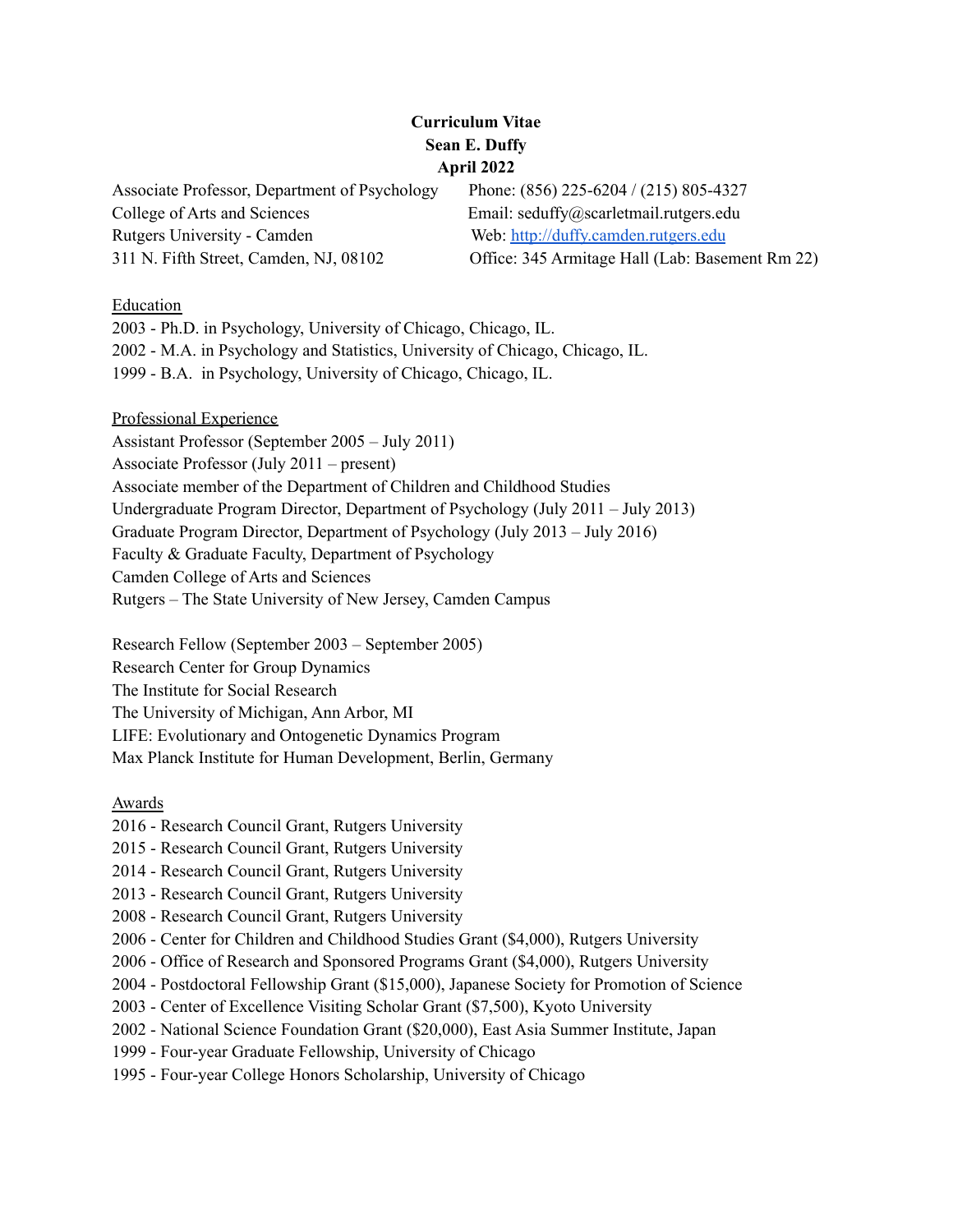Journal Articles

- Duffy, S., Hertel, J., Igan, D., Pinhiero, M., & Smith, J. (in press) Bayesian integration in sensorimotor learning: Another look at Kording and Wolpert (2004). *Cortex*
- Duffy, S., Gussman, S.,& Smith, J. (2021) Visual judgments of length in the economics [laboratory:](https://www.sciencedirect.com/science/article/abs/pii/S2214804321000483) Are there brains in [stochastic](https://www.sciencedirect.com/science/article/abs/pii/S2214804321000483) choice? *Journal of Behavioral and Experimental Economics*, 93,*163-193.*
- Duffy, S., & Smith, J. (2020). *On the category adjustment model: Another look at [Huttenlocher,](https://link.springer.com/article/10.1007/s11299-020-00229-1) Hedges, and Vevea [\(2000\).](https://link.springer.com/article/10.1007/s11299-020-00229-1) Mind and Society,* 19, 163-193.
- Duffy, S., & Smith, J. (2020) [Omitted-variable](https://www.sciencedirect.com/science/article/abs/pii/S2214804319303520) bias and other matters in the defense of the category [adjustment](https://www.sciencedirect.com/science/article/abs/pii/S2214804319303520) model: A comment on Crawford (2019). *Journal of Behavioral and Experimental Economics, 85: 101501.*
- Duffy, S., & Smith, J. (2018). *Category ef ects on stimulus [estimation:](https://link.springer.com/article/10.3758/s13423-017-1392-7) Shifting and skewed frequency [distributions-A](https://link.springer.com/article/10.3758/s13423-017-1392-7) reexamination. Psychonomic Bulletin and Review,* 25, 1740-1750.
- Jonas, K. J., Cesario, J., Alger, M., Bailey, A. H., Bombari, D., Carney, D., Dovidio, J. F., Duffy, S., Harder, J. A., van Huistee, D., Jackson, B., Johnson, D. J., Keller, V. N., Klaschinski, L., LaBelle, O., LaFrance, M., Latu, I. M., Morssinkhoff, M., Nault, K., Pardal, V., Pulfrey, C., Rohleder, N., Ronay, R., Smart Richman, L., Schmid Mast, M., Schnabel, K., Schröder-Abé, M. & Tybur, J. M. (2017). Power poses – where do we stand?, *Comprehensive Results in Social Psychology, 2,* 139-141.
- Latu, I. M., Duffy, S., Pardal, V. & Alger M. (2017). Power vs. persuasion: Can open body postures embody openness to persuasion? *Comprehensive Results in Social Psychology, 2,* 68-80.
- Allred, S., Crawford, L.E., Duffy, S. & Smith, J. (2016) Working memory and spatial judgments: Cognitive load increases the central tendency bias. *Psychonomic Bulletin and Review, 23,* 1825-1831.
- Allred, S., Duffy, S., & Smith, J. (2016). Cognitive load and strategic sophistication. *Journal of Economic Behavior & Organization, 125,* 162-178.
- Duffy, S., Smith, J., & Woods, K. (2015). How does the preference for increasing payments depend on the size and source of the payments? *Management Science Letters, 5,* 1071-1080.
- Duffy, S. & Smith, J. (2014). Are there brains in games? Cognitive load in the multiple player prisoner's dilemma game. *Journal of Behavioral and Experimental Economics, 51,* 47-56.
- Duffy, S., Hartwig, T., & Smith, J. (2014) Costly and discrete communication: An experimental investigation. *Theory and Decision, 76,* 395-415.
- Duffy, S. & Smith, J. (2013). Preference for increasing wages: How do people value various streams of income? *Judgment and Decision Making, 8,* 74-90.
- Crawford, L.E., & Duffy, S. (2010). Sequence effects in estimation of spatial location. *Psychonomic Bulletin and Review, 15,* 576-588.
- Verges, M. & Duffy, S. (2010). Connected to birds, but not bees: Valence moderates implicit connection with nature. *Environment and Behavior, 42,* 625-642.
- Duffy, S. (2010). Random numbers demonstrate the frequency of type I errors: Three spreadsheets for class instruction. *Journal of Statistics Education, 18,* 1-18.
- Duffy, S., Huttenlocher, J., & Hedges, L. V, & Crawford, L.E. (2010). Category effects on estimation for skewed and shifting stimulus frequency distributions. *Psychonomic Bulletin and Review, 17,* 224-230.
- Verges, M. & Duffy, S. (2009). Spatial representations elicit dual-coding effects in mental imagery. *Cognitive Science: An Interdisciplinary Journal, 33,* 1157-1172.
- Duffy, S., & Verges, M. (2009). It matters a hole lot: The perceptual affordances of recycling receptacles influences recycling behaviors. *Environment and Behavior, 41*, 741-749.
- Duffy, S., Toriyama, R., Itakura, S., & Kitayama, S. (2009). The development of culturally-contingent attention strategies in young children in the U.S. and Japan. *Journal of Experimental Child Psychology, 102,* 351-359.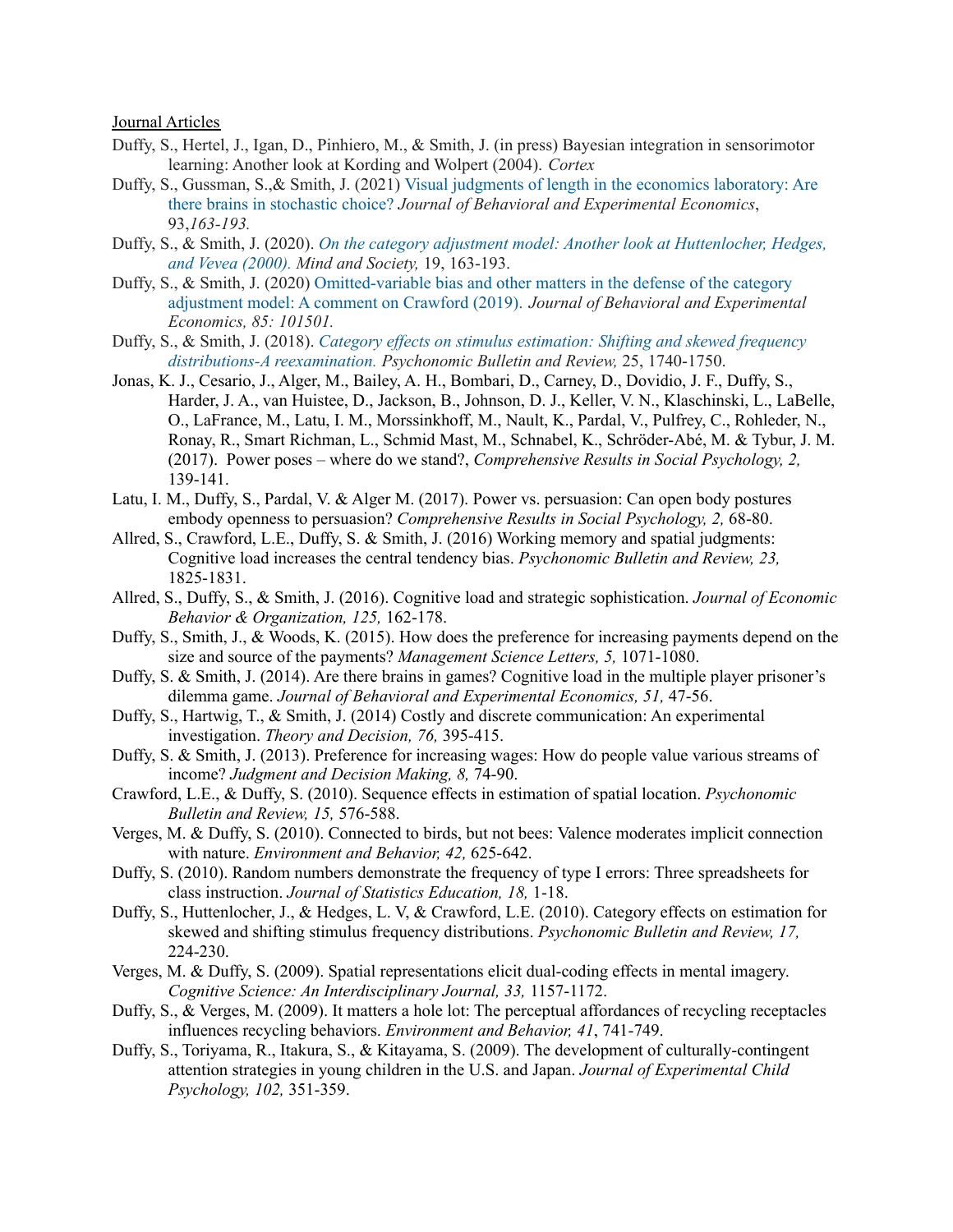- Duffy, S., & Crawford, L.E. (2008). Primacy or recency effects in the formation of inductive categories. *Memory and Cognition, 36,* 567-577.
- Huttenlocher, J., Vasilyeva, M., Newcombe, N., & Duffy, S. (2008). Developing symbolic capacities one step at a time. *Cognition, 106,* 1-12.
- Vasilyeva, M., Duffy, S., & Huttenlocher, J. (2007). Developmental changes in the use of absolute and relative information: The case of spatial extent. *Journal of Cognition and Development, 8,* 455-471.
- Duffy, S., & Kitayama, S. (2007). Mnemonic context effect in two cultures: An examination of culturally contingent attention strategies. *Cognitive Science: An Interdisciplinary Journal, 31,* 1009-1020.
- Duffy, S, Huttenlocher, J., & Crawford, L. E. (2006). Children use categories to maximize accuracy in memory. *Developmental Science, 9,* 598-604.
- Duffy, S., Huttenlocher, J., Levine, S., & Duffy, R. (2005). How infants encode spatial extent. *Infancy, 7,* 81-90.
- Duffy, S., Huttenlocher, J., & Levine, S. (2005). It's all relative: How young children encode extent. *Journal of Cognition and Development, 6,* 51-63.
- Kitayama, S., Duffy, S., Kawamura, T., & Larsen, J. T. (2003). Perceiving an object and its context in two cultures: A cultural look at New Look. *Psychological Science, 14,* 201-206.
- Huttenlocher, J., Duffy, S., & Levine, S. (2002). Infants and toddlers discriminate amount: Are they measuring? *Psychological Science, 13,* 244-249.
- Book Chapters
- Duffy, S. (2017). Cognitive development. In K. Nadal (Ed.) *The Sage Encyclopedia of Psychology and Gender.* (pp. 306-309). Thousand Oaks, CA: Sage Publications.
- Duffy, S. & Kitayama, S. (2010). Cultural modes of seeing through cultural modes of being: How culture influences visual attention. In E. Balcetis & G. D. Lassiter (Eds.) *The Social Psychology of Visual Perception.* (pp. 51 – 76). New York: The Psychology Press.
- Duffy, S. (2007). Psychology. In V. Bowman (Ed.) *Scholarly Resources for Children and Childhood Studies* (pp. 183-209). Lanham, MD: Scarecrow Press.
- Kitayama, S., Duffy, S., & Uchida, Y. K. (2007). Self as cultural mode of being. In S. Kitayama & D. Cohen (Eds.) *The Handbook of Cultural Psychology* (pp. 136-174). New York: Guilford Press.
- Kitayama, S., & Duffy, S. (2004). Cultural competence tacit, yet fundamental: Self, social relations, and cognition in the U.S. and Japan. In R. Sternberg & E. Grigorenko (Eds.) *Culture and competence: Contexts of life success,* (pp. 55-87). Washington, DC: American Psychological Association. Book Review

Duffy, S. (2010). Taking the writer's journey, the easy way: Review of Publishing Addiction Science.

*Journal of Groups in Addiction and Recovery, 5,* 1 – 5.

Conference Posters and Presentations

- Westley, K. & Duffy, S. Environmental behavior and actions. Poster Presented at the Association for Psychological Science conference in Boston, MA, May 2017.
- Duffy, S. & Smith, J. Cognitive Load and the Category Adjustment Model. Fourth International Meeting on Experimental and Behavioral Social Sciences (IMEBESS). Barcelona, Spain, April, 2017.
- Smith, J. & Duffy, S. Experiments on the Category Adjustment Model. Fourth International Meeting on Experimental and Behavioral Social Sciences (IMEBESS). Barcelona, Spain, April, 2017.
- Duffy, S. Experiments on cognitive load and memory estimation. Poster presented at the International Conference for Psychological Science, Vienna, Austria, March, 2017.
- Duffy, S., & Crawford, L.E. Experiments on estimation. Poster presented at the Cognitive Science Society Annual Conference, Philadelphia, PA, August, 2016.
- Smith, J. & Duffy, S. Cognitive load and category adjustment. Talk at the International Psychonomics Society conference in Granada, Spain, May 2016.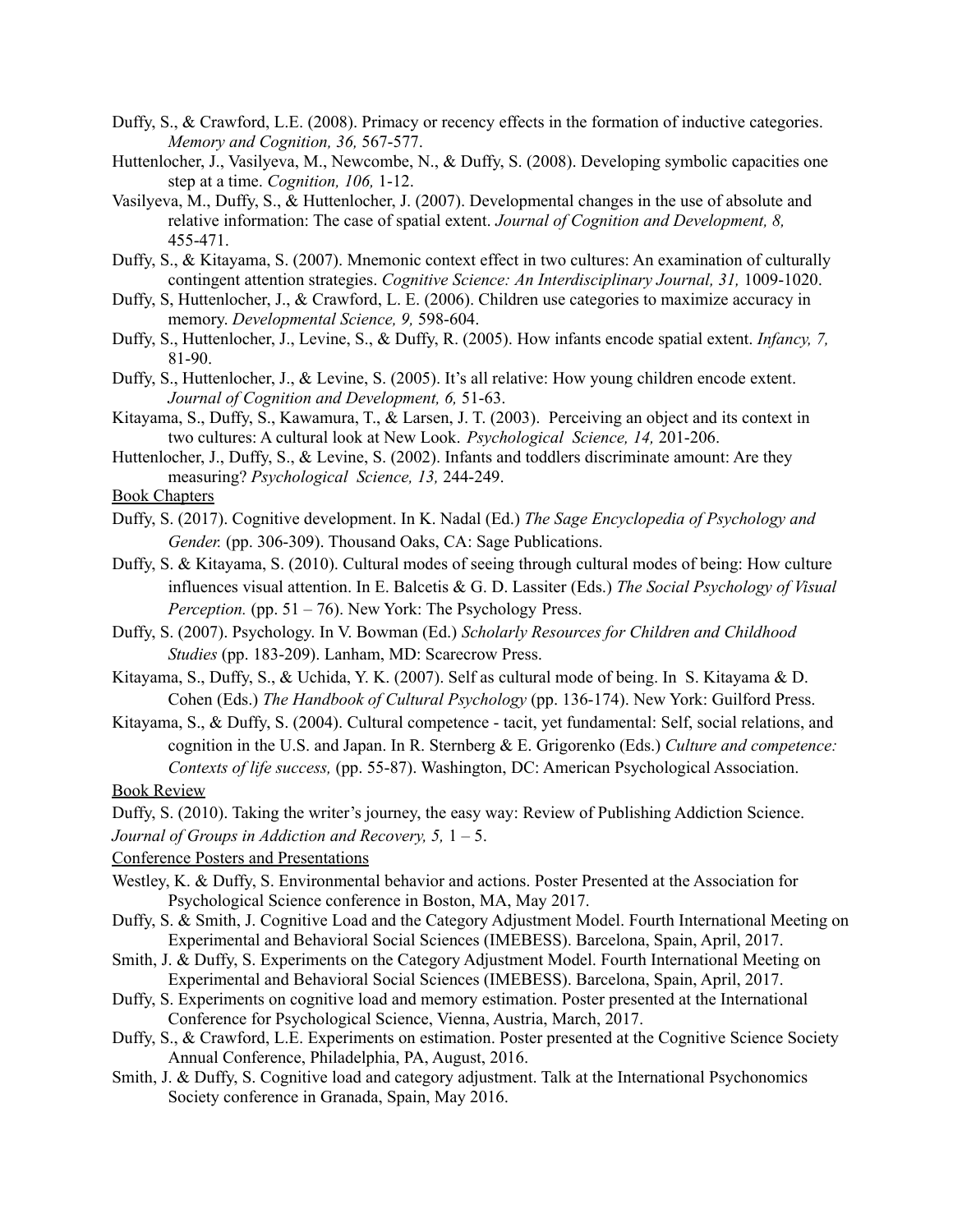- Duffy, S. & Smith, J. Experiments on estimation. Talk at the International Psychonomics Society conference in Granada, Spain, May 2016.
- Titus, A.\*, Periera, J.\*, & Duffy, S. Sex differences in humor preferences. Poster presented at the Association for Psychological Science Conference in Chicago, IL, May 2016.
- Duffy, S., Periera, J.\*, Stone, B.\*, & Westley, K.\* Relative influence of centering and anchoring biases in estimation of categorized stimuli. Poster presented at the Association for Psychological Science Conference in Chicago, IL, May 2016.
- Pereira, J.\*, Westley, K.\*, Stone, B.\*, & Duffy, S. Sexual orientation and preferences for humor produced by men or women. Poster presented at the Association for Psychological Science Conference in Chicago, IL, May 2016.
- Westley, K.\*, Alger, M.\*, & Duffy, S. Native American female suicide methodology. Poster presented at the Association for Psychological Science Conference in Chicago, IL, May 2016.
- Alger, M.\* Westley, K.\*, & Duffy, S. Native American male suicide methodology. Poster presented at the Association for Psychological Science Conference in Chicago, IL, May 2016.
- Duffy, S. Cognitive Load and the Category Adjustment Model. Talk Presented at the Psychonomic Society in Chicago, IL, November, 2015.
- Duffy, S. Cognitive Load and the Category Adjustment Model. Talk Presented at the Eastern Psychological Association Conference in Philadlephia, PA, March, 2015.
- Pearce, I.\*, Duffy, S., & Allred, S. Sexual Orientation and humor preferences. Poster Presented at the Eastern Psychological Association Conference in Philadelphia, PA, March, 2015.
- Wood, K.\*, Duffy, S., Allred, S. & Smith, J. Sex differences in preferences for humor produced by men or women. Poster Presented at the Eastern Psychological Association Conference in Philadelphia, PA, March, 2015.
- Duffy, S. Cognitive Load and Category Adjustment. Talk at the Behavioral and Experimental Economics Conference of the Mid-Atlantic Conference at Haverford, PA, June, 2014.
- Verges, M., & Duffy, S. Perceptual simulation of abstract and concrete nouns and verbs. Poster presented at the Association for Psychological Science conference in Boston, MA, May, 2010.
- Porcelli, C., Duffy, S., Verges, M., Coyle, C.\*, Decker, C.\*, Mason, K.\* & Schultz, J.\* Connection with nature: Experiments using a single category IAT. Poster presented at the Association for Psychological Science conference in Boston, MA, May, 2010.
- Duffy, S., Verges, M., Coyle, C.\*, Decker, C.\*, Mason, K.\* Porcelli, C.\*, & Schultz, J.\* Single category IAT measures of connection with nature. Poster presented at the Eastern Psychology Association conference in Brooklyn, NY, April, 2010.
- Duffy, S. & Lourenco, S. Infants use linear scale-like dimensions for encoding object location in enclosed space. Poster presented at the International Society for Infant Studies biennial meeting in Baltimore, MD, March, 2010.
- Brown, E., Goto, S., Fein, S., Schwartz, B., & Duffy, S. Cognitive dissonance and interpersonal relationships. Paper presented at the Society for Personality and Social Psychology annual conference, LasVegas, NV, February, 2010.
- Yamada, T., Chen, C-C., & Duffy, S. Relapse behaviors, quit/premature discharge, and state tobacco-free policy: Women in low socioeconomic status. Paper presented at the annual meeting of the American Public Health Association in Philadelphia, PA, November, 2009.
- Duffy, S., Verges, M., & Ring, N.\* Cognitive benefits of interacting with architecture. Poster presented at the Association for Psychological Science conference in San Francisco, CA, May, 2009.
- Ring, N.\*, Verges, M., & Duffy, S. Forces of nature affect implicit connections with nature. Poster presented at the Association for Psychological Science conference in San Francisco, CA, May, 2009.
- Verges, M., & Duffy, S. Time-course effects of pictures and words in mental imagery. Poster presented at the Association for Psychological Science conference in San Francisco, CA, May, 2009.
- Lomas, R.\*, Robinson, M.\*, Duffy, S., Verges, M. Talking the talk while walking the nature walk: Environmental attitudes and behaviors. Poster presented at the Association for Psychological Science conference in Chicago, IL, May, 2008.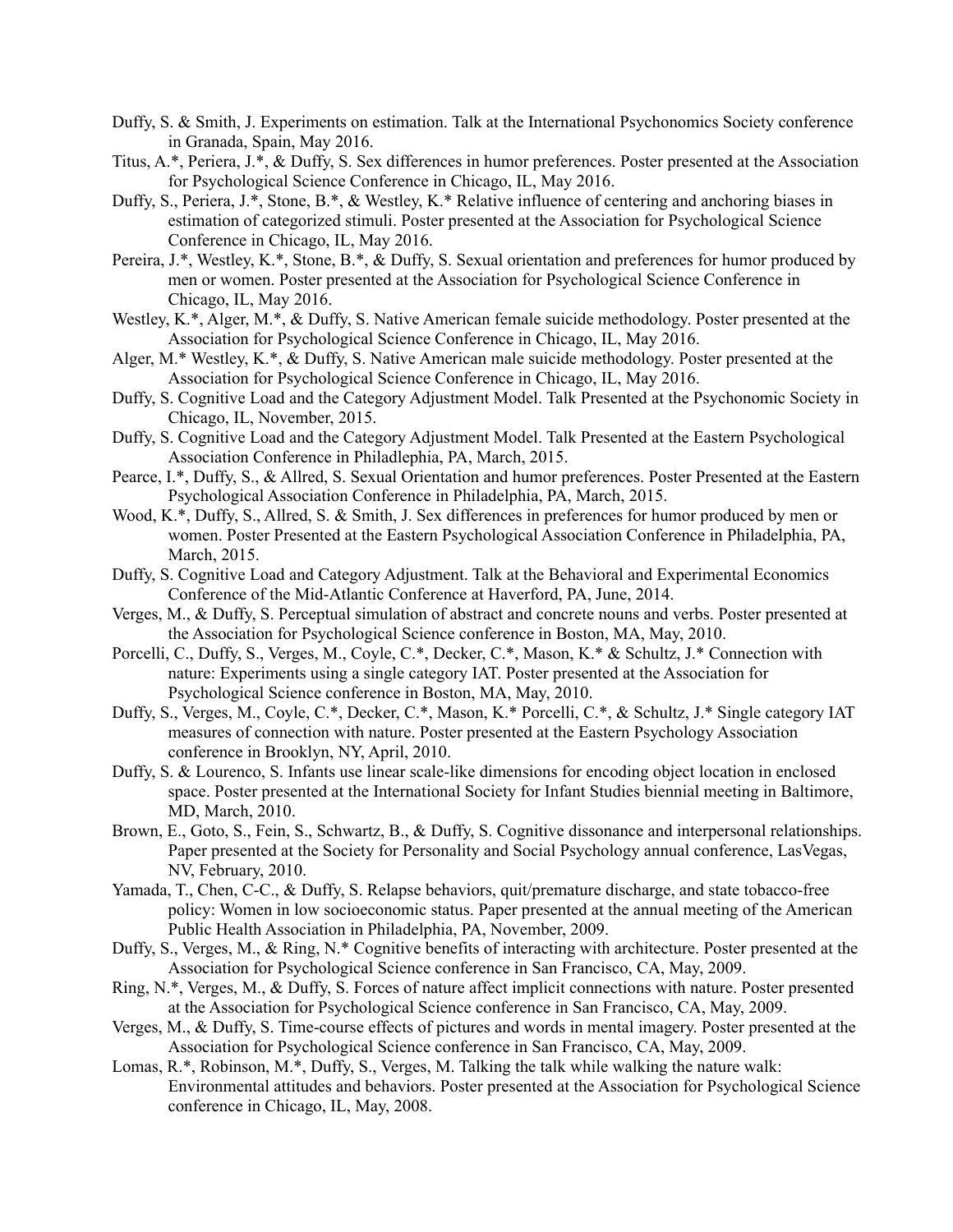- Verges, M., Duffy, S., Robinson, M.\*, & Lomas, R.\* Connected to birds, but not bees: Valence moderates implicit association with nature. Poster presented at the Association for Psychological Science conference in Chicago, IL, May, 2008.
- Duffy, S., Crawford, L.E., Falcone, D., & Vecchione, N.\* Estimation influences inductive category formation. Poster presented at the Association for Psychological Science conference in Chicago, IL, May, 2008.
- Crawford, L.E., Duffy, S., & Vecchione, N.\* Sequence effects in estimates of spatial location. Poster presented at the Association for Psychological Science conference in Chicago, IL, May, 2008.
- Robinson, M.\*, Lomas, R.\*, Duffy, S., & Verges, M. It matters a hole lot: Perceptual affordances of recycling bins influence recycling compliance. Poster presented at the Association for Psychological Science conference in Chicago, IL, May, 2008.
- Verges, M., & Duffy, S. Spatial representations elicit dual-coding effects in mental imagery. Talk presented at Psychonomics conference in Chicago, IL, November, 2008.
- Verges, M., Estes, Z., & Duffy, S. Valence-arousal interactions in affective processing. Poster presented at Psychonomics conference in Chicago, IL, November, 2008.
- Crawford, L.E., & Duffy, S. Primacy and recency effects in sequential reproduction of stimulus magnitude. Poster presented at the Association for Psychological Science conference in Washington, D.C., May, 2007.
- Duffy, S., Uchida, Y., & Kitayama, S. Symbolic self inflation in the U.S. and Japan. Poster presented at the Association for Psychological Science conference in Washington, D.C., May, 2007.
- Kassabian, L.\*, Duffy, S., & Kitayama, S. The development of cultural differences in attention in the U.S. and Japan. Paper presented at the Association for Psychological Science conference in Washington, D.C., May, 2007.
- Duffy, S., Dunkley, C.\*, & Kassabian, L. The development of cultural differences in attention in the U.S. and Japan. Poster presented at the Society for Research in Child Development biennial meeting in Boston, MA, March, 2007.
- Ashton, K. & Duffy, S. Results from the Teen Esteem program: Increasing self esteem increases healthy outcomes. Poster presented at the International Conference on Health Psychology in Berlin, Germany, January 2006.
- Dunkley, C.\*, & Duffy, S. How infants encode extent. Poster presented at the International Society for Infant Studies conference in Kyoto, Japan, June 2006.
- Hasham, S., Itakura, S., Toriyama, R., & Uchida, Y., & Duffy, S. Cultural differences in children's picture books in Japan and the U.S. Poster presentation at the International Society for Infant Studies conference in Kyoto, Japan, June 2006.
- Dunkley, C.\*, & Duffy, S. The development of cultural differences in attention. Poster presented at the Eastern Psychological Association conference in Baltimore, MD, March, 2006.
- Duffy, S. Culture, friendship, and social support: Empirical findings on social relationships and social support in Japan and the U.S. Paper presented at the Lifecourse and ontogenetic dynamics conference in Berlin, Germany, October, 2004.
- Duffy, S. Symbolic selves and others. Paper presented at the Lifecourse and ontogenetic dynamics graduation conference in Berlin, Germany, July, 2005.
- Toriyama, R., Duffy, S., Itakura, S., & Kitayama, S. The development of culture-contingent attention: The framed line task in 4 and 5 year-old children. Poster presented at the Japanese Society for Social Psychology in Hokkaido, Japan, July 2004.
- Duffy, S. Culture and friendship. Paper presented at the Lifecourse and ontogenetic dynamics conference in Ann Arbor, MI, April, 2004.
- Toriyama, R., Duffy, S., Itakura, S., & Kitayama, S. The development of culture-contingent attention: The framed line task in 4 and 5 year-old children. Poster presented at Kyoto International Symposium at the University of Michigan, December, 2003.
- Duffy, S., & Kitayama, S. Cultural differences in the use of categories for stimulus estimation. Paper presented at Kyoto International Symposium at the University of Michigan, December, 2003.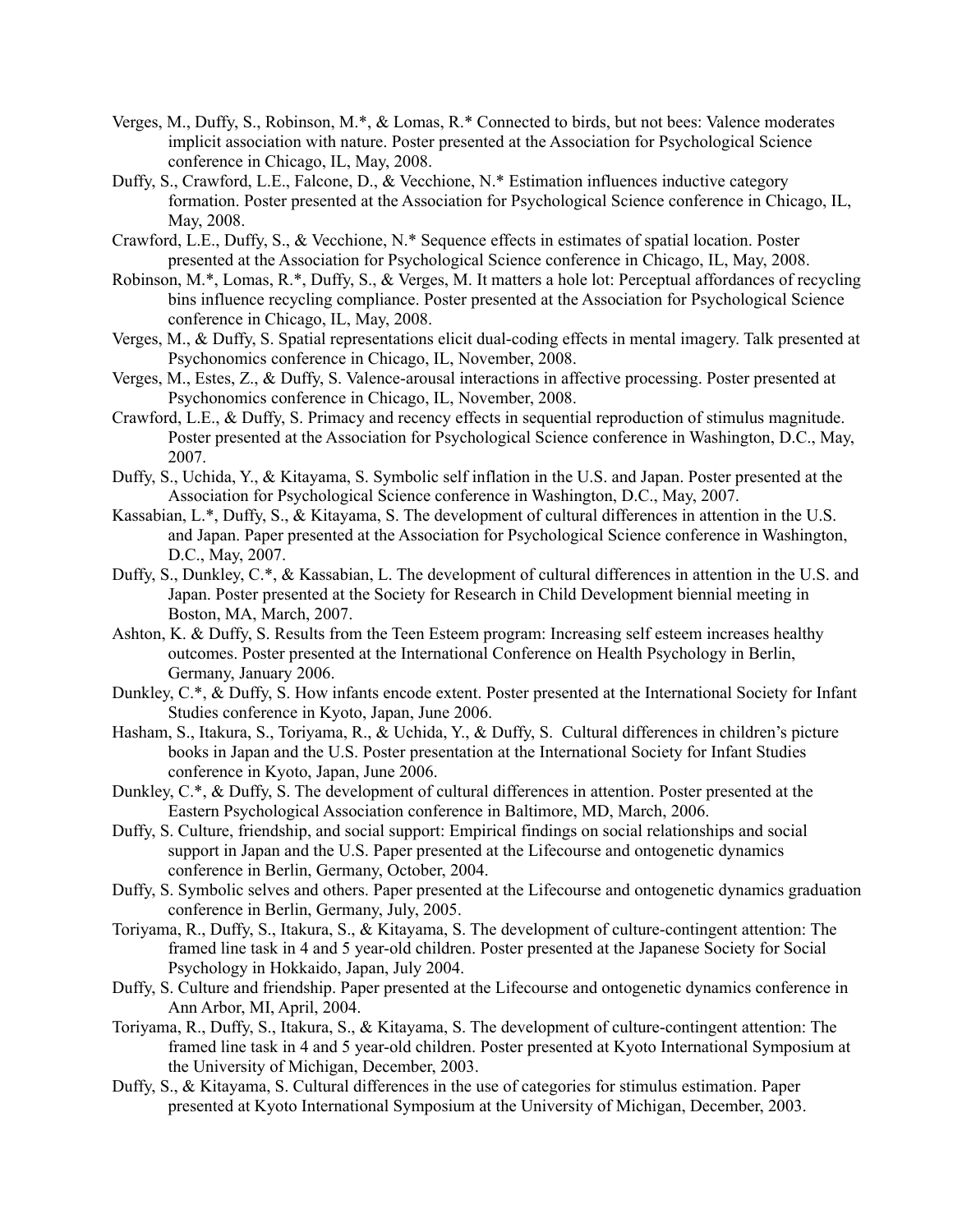- Duffy, S. Seeing through cultures: Size estimation in the U.S. and Japan. Paper presented at the Lifecourse and ontogenetic dynamics conference at the Max Plank Institute for Human Development in Berlin, Germany, October, 2003.
- Duffy, S., Huttenlocher, J., Levine, S., & Duffy, R. Sensitivity to spatial extent in infants and young children. Paper presented at the Society for Research in Child Development biennial meeting in Tampa Bay, FL, April, 2003.
- Duffy, S., Huttenlocher, J., & Crawford, L. E. Young children's use of categories in stimulus estimation. Poster presented at the Society for Research in Child Development biennial meeting in Tampa Bay, FL, April 2003.
- Duffy, S., Huttenlocher, J., & Levine, S. The role of relational information in young children's ability to discriminate extent. Paper presented at Midwestern Psychological Association conference in Chicago, IL. May, 2001.
- Duffy, S., Huttenlocher, J., & Levine, S. Young children's use of relational information for discriminating continuous quantities. Poster presented at the Society for Research in Child Development biennial meeting in Minneapolis, MN,April, 2001.
- Huttenlocher, J., Duffy, S., & Levine, S. Young children encode extent: Are they measuring? Paper presented at the Society for Research in Child Development biennial meeting in Minneapolis, MN, April, 2001.
	- \* Denotes student collaborator.
- Invited addresses
- Duffy, S. Experimental investigations of memory systems: The role of cognitive load. University of Poitiers, France. November, 2016.
- Duffy, S. Culture, cognition, and development. University of Poitiers, France. May, 2016.
- Duffy, S. Cognitive Load and Category Adjustment. Talk at University of Richmond, June, 2014.
- Duffy, S. The shadow self: Carl Jung's contribution to psychology and art. Talk at Philadelphia Museum of Art, May, 2010.
- Duffy, S. Promoting international scientific literacy: The value of international experiences for undergraduates. Invited talk at the Japan Society for Promotion of Sciences Annual Meeting on Science Education in the 21st Century: Advantages, Pitfalls and Future Trends. Fort Collins, CO, March 2010.
- Duffy, S. Spatial reasoning in young children. Invited talk at the Eastern Psychology Association conference in Brooklyn, NY, March, 2010.
- Duffy, S. Factors associated with recycling compliance. New Jersey Recycling Certification Series, Department of Continuing Education, Rutgers – Camden, NJ, December, 2009.
- Duffy, S. Intelligent design for smart environmentalists. Junior Faculty Colloquium, Rutgers University Camden, November, 2009.
- Duffy, S. Real intelligent design: Smart objects afford smart behavior. Talk at Moorestown Friends School, April, 2009.
- Duffy, S. Designing smart environments that make us smart environmentalists. Talk at the New Jersey Wetlands Institute. Stone Harbor, NJ, January 2009.
- Duffy, S. Culture and memory: A cognitive science perspective. Talk at Temple University. Philadelphia, PA, April, 2008.
- Duffy, S. The mathematics of mind: Stimulus estimation and the category adjustment model. Talk at Indiana University – South Bend. South Bend, IN, October, 2007.
- Duffy, S. The development of the ability to encode spatial extent. Colloquium at University of Medicine and Dentistry of New Jersey's Robert Wood Johnson Medical School's Institute for Child Development. New Brunswick, NJ. February, 2007.
- Duffy, S. Cultural variations in attention: How East Asians and North Americans perceive the world. Colloquium at the University of Richmond. Richmond, VA. October, 2006.
- Duffy, S. Culture, cognition and attention: Cultural differences between North Americans and East Asians. Colloquium at Brooklyn College. Brooklyn, NY, April 2006.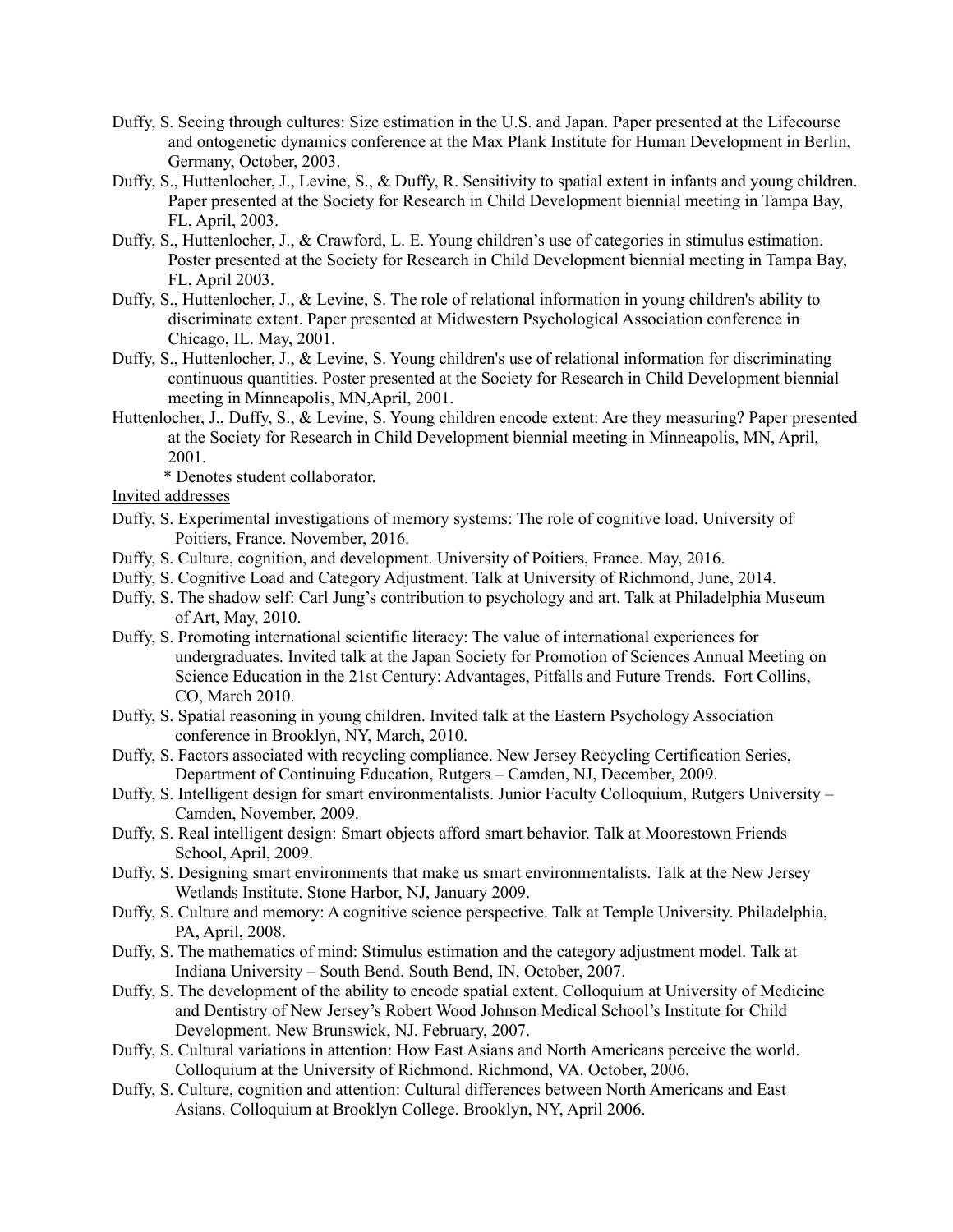- Duffy, S. East Asian culture and psychology. Talk at the New Jersey Multicultural Institute. Cherry Hill, NJ. April 2006.
- Duffy, S. An invitation to listen to the world. Psi Chi induction speech, Rutgers University, NJ, April 2006.
- Duffy, S. Understanding infant minds: Some insights from the field of developmental science. Cappuccino Academy Talk, Morristown, NJ, January 2006.
- Duffy, S. What the Spider told the fly: Festschrift for Janellen Huttenlocher. Chicago, IL, October, 2005.
- Duffy, S. Culture and social relationships: Sociometric measures of relationship strength in Japan and the U.S. Talk at the Max Planck Institute for Human Development. Berlin, Germany. April 2005.
- Duffy, S. Culture and thought. Talk at University of Michigan. Ann Arbor, MI, September 2004.
- Duffy, S. Cultural ways of seeing through cultural modes of being. Talk at University of Michigan. Ann Arbor, MI, April 2004.
- Duffy, S. Cultural modes of seeing through cultural modes of being. Talk at the Japan Society for the Promotion of Sciences. Tokyo, Japan, August 2004.
- Duffy, S. The development of quantitative skills in young children: On measurement, categorization, and the role of culture in mediating basic psychological processes. Talk at Tokyo University. Tokyo, Japan, August, 2004.
- Duffy, S. Culture, attention, and development. Talk at Tokyo Christian Women's College. Tokyo, Japan, July 2004.
- Duffy, S. Culture and socio-cognitive development: Emergence of culture contingent attention in Japan and the U.S. Colloquium. Talk at Kyoto University. Kyoto, Japan, June 2004.
- Duffy, S. Culture and cognition: New insights on the geography of thought. Japan Society for the Promotion of Science. Tokyo, Japan, May, 2003.
- Duffy, S. International research in the 21<sup>st</sup> century: A perspective from psychology. Talk at National Science Foundation.Tokyo, Japan, April, 2003.
- Duffy, S. Cultural ways of seeing through cultural modes of being. Talk at the Institute for Social Research. Ann Arbor, MI, October, 2002.
- Duffy, S. Culture and attention. Talk at Hokkaido University. Sapporo, Japan, August 2002.
- Duffy, S. Culture and cognition: Implications for the globalization of science. Talk at the National Science Foundation. Tokyo Office, Japan, August, 2002.

#### Courses Taught

Introduction to Psychology, The Psychology of Childhood, Method and Theory in Psychology, Introduction to Childhood Studies, Cultural Psychology (Special Topics International Studies Course in Japan), Cultural Psychology, Computer Applications in Psychology, Cross Cultural Development and Mental Health (Special Topics International Studies Course in Japan), Graduate Research Methodology, Statistics for Social Sciences, Graduate Psychological Science, Psychology through Documentary Film, Graduate Statistics, Cognition, Neuroscience, and Cinema, Psychology of Humor, Cultural Psychology of Food, Psychology of the *Cosmos* (Course on scientific thinking), Environmental Psychology, Graduate Environmental Psychology, Teaching in Psychology, Readings in Psychology, The Psychology of Art and Music Independent Study (Psych 494, 495) Students supervised *(In chronological order, most recent first)*

Kiersten Westley, Madison Sellers, Tanjae Lewis, Kendryia Jenkis, Esters Ijanlana, Jessicya Harper, Kathleen Williams, Kamari Talley, Brenna Stone, Makenzie Martorano, Casmere Arroyo, Sydney Allen, Mayra Weil, Rana Mankarious, Zachary Mayo, Nicole Reeves, Tresur Bates, Jessica Campbell, Kelvin Kobodje, Stacey Lind, Ebony Carey, Amanda Stein, Chika Obianwu, Joseph Monforto, Caitlin Marren, Charvoline Walker, Madison Sellers, Yanieliz Reyes, Taylor Hughes, Angela Barone, Eric Schindler, Anthony Craft, Hayden Forte, Kristin Woods, Rasuwl Medina, Michelle Jaspan, Laura Rathof, Gerotha Sherrer, Siobhan O'Connell,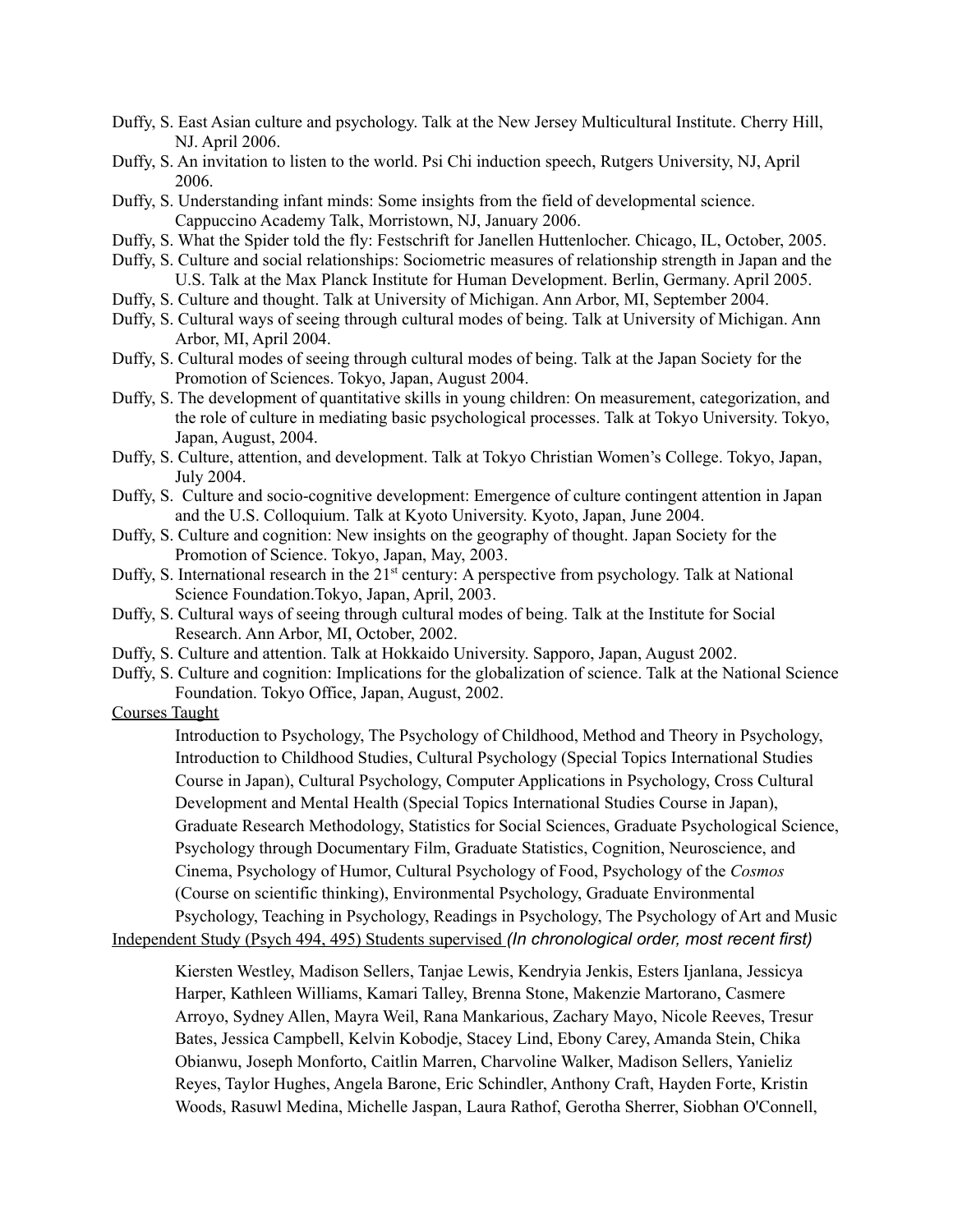Myasia Johnson, Emeline Hernandez, Symphony Scott, Indira Santiago-Pearce, Beverly Quaye, Mergline Regilus, Johnathan Wood, Taylor Reeve, Katherine Quintero, Amarachi Akwarandu, Min Yi Rong, Annie Huynh, Amy Ho, Oluwadamil Adetunji, Patience Willie, Louis Santiago, Michelle Onu, Aime Karngbaye, Emeline Hernandez, Nhuan Van, Christine Greenwood, Lindsay Russo, Namrata Wunnava, Derek Burns, Reva Hall, Missy Biles, Delores Thomas, Victoria Sobeleski, Leighanna Milby, Courteney Louis, Jessica Flinn, Christopher Collazo, Elise Finley, Kaitlin Pestridge, Amanda Hourani, Kelly Young, Katelynn Schannauer, Angela Ramos, Kenny Pastor, Lauren Padron, Alexandra O'Donnell, Megan Castro, Shernay Boyd, Johanna Borrel, Jazmin Willoughby, Nichase Tchana, Tomer Sela, William Gardiner, Salcia DeJesus, Victoria Christendoulou, Kelly Berger, Nisan Novak, Andrew Wyatt, Galadriel Toman, Rachel Newlin, Christine Losignore, Stephanie Lemancusa, Alicia Johnson, Amanda Flenard, Catherine Fetterman, Rachel Cippalone, Jenny Alava, Brooke Thompson, Ofure Oboh, Amanda Flenard, Joshua Crick, Michelle Cavanaugh, Kimberly Schimpf, Joshua Piccoli, Stefany Jones, Gabriella Gola, James Dadzie, Alexander Czechowicz, Amanda Squillace, Samantha Rook, Mercedes Paez, Roberto Barbera, Jeffery Monk, Erin McNeil, YKeisha Lindsey, Fatima Nabi, Andrea Molino, Salinas Griffith, Danielle Decembrino, Jennifer Gaynor, Christina Viviani, Francis McGovern, Jennifer Gaynor, Antoinette Abbott, Cortney Coyle, Jessica Schulz, Christopher Decker, Christina Porcelli, Alex Williams, Nancy Tomko, Kati Mason, Lauren Piacatine, Bert Johnson, Sara Delp, Alex Shaw, Jacylnn Ries, Kia McCray, Omega Perry, Michelle Haller, Ferrin Ford, Civvy Fogelson, Kristen Kelly, Sara Johnson, Kelly Owens, Ryan Lotierez, Michael Moncil, Omega Perry, Elizabeth Kassabian, Rebecca Lomas, Matthew Robinson, Nicholas Vecchione, Diane Smith, Shana Devries, Stephen Bernadini, Anita Zdzior. Miriam Rodas, Balal Rauf, Joshua Lewandowski, Tarah Kalpin, Dana Jeffries, George Hall, Jennifer Habina, Amanda Furman, Lorraine Esten, Efhriam Dagdad, Michelle Vitale, Samantha Bellitz. Cynthia Beitz, Rachel Bednarz, Katherine Fishlock, Chanell Still, Danielle Alvaro, Jacqueline Biondo, Lauren Chew, Charlene Dunkley, Josue Duque, Danielle Heaton, Kate Karfilis, Roseann Mancini, Kelly O'Donnell, Krista Thompson, Krystal Triumph, Kenny Yu

Graduate theses/ committees

Doctoral: Carol Cote (Rutgers – New Brunswick)

*Masters theses supervised as primary advisor*

Min Yi Rong, Tingchao Huang, Arturo Calderon, Su Noh, Robert Bollentino, Li Chen, Tara Toal, Shweta Kulkarni, Katie Wisniewski

*Membership on Masters Thesis committees*

Eric Branning, Tina Brand, Tom Martinez, Valerie Bruno, Jenna Haley, Jaime Perry, Angela Meluso, Vanni Parnel, Ashlyn O'Halloran

#### Ad hoc reviewer

*Journals:* Psychological Science, Journal of Cognition and Development, Developmental Psychology, Infancy, Personality and Social Psychology Bulletin, Cognition, Science, Journal of Groups in Addiction and Recovery, Childhood, Psychonomic Bulletin and Review, Child Development, Psychological Science, Memory and Cognition, European Journal of Developmental Psychology, Nature, Journal of Experimental Social Psychology, Journal of Personality and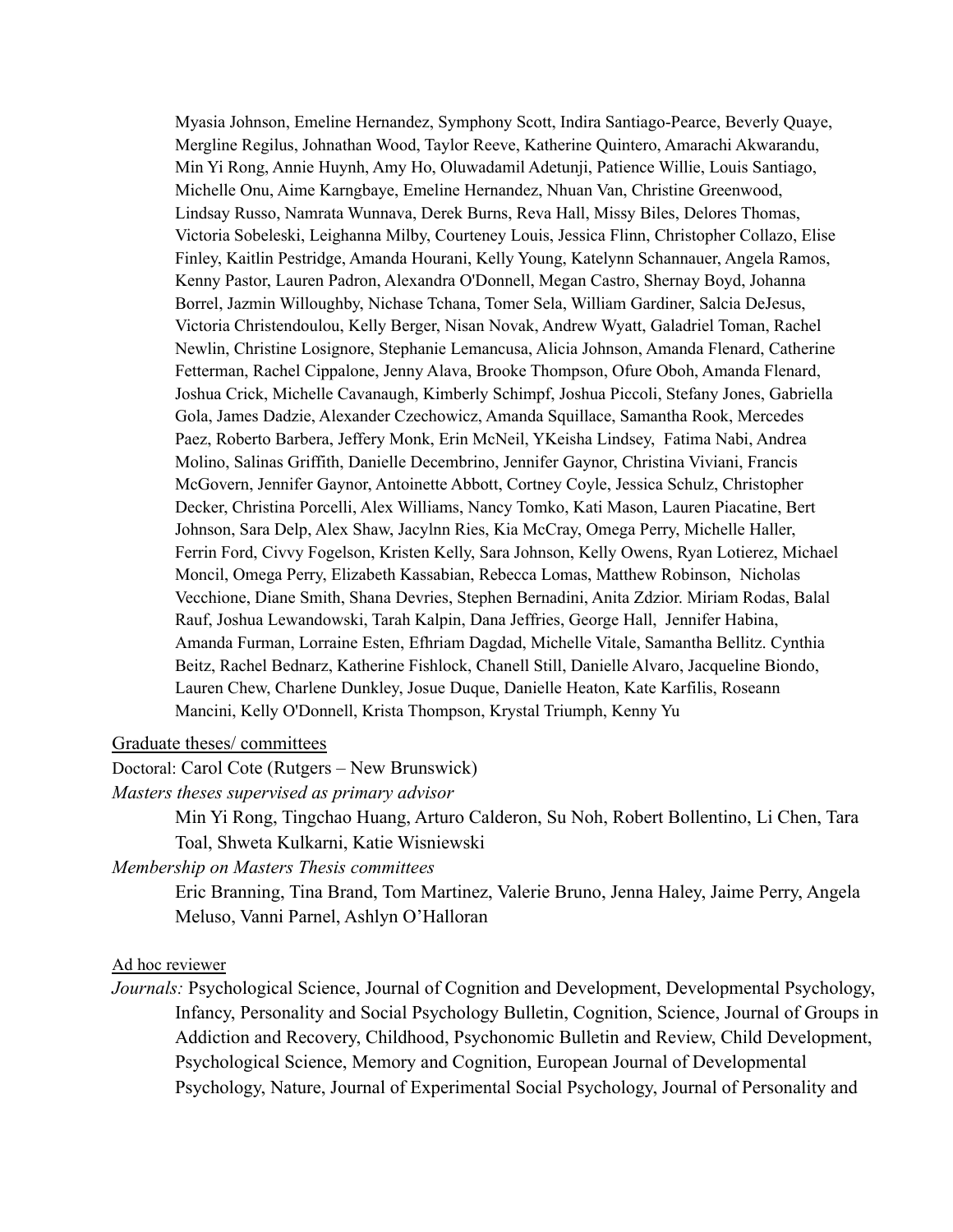Social Psychology, Cognitive Psychology, Developmental Science, Environment and Behavior, Cognitive Psychology, Journal of Experimental Child Psychology, Swiss Journal of Psychology, Journal of Experimental Psychology: General, Mathematical Thinking and Learning, Econometrica, Psychological Review, Psychological Bulletin, Attention and Perception

*University Presses:* Oxford University Press, University of Chicago Press, MIT Press, University of California Press.

*Government Agencies:*

National Science Foundation Panel Reviewer for Office of International Research January 2005, January 2006, January 2007, January 2008, January 2009, January 2010, January 2011, January 2014

Japanese Society for the Promotion of Sciences Grant Reviewer, May, 2006.

Social Sciences and Humanities Research Council of Canada ad hoc grant reviewer, May 2006. National Science Foundation Panel Reviewer for Human and Social Dynamics program, May 2008.

National Science Foundation Panel Reviewer for Social and Behavioral Sciences, October 2009.

United Kingdom Economic and Social Research Council, ad hoc reviewer, May 2010. Social Sciences and Humanities Research Council of Canada ad hoc grant reviewer, March 2015.

Czech Science Foundation ad hoc grant reviewer, August 2015.

Social Sciences and Humanities Research Council of Canada ad hoc grant reviewer, January 2016.

Cognitive Science 2016 Conference Reviewer, January 2016.

Israel Science Foundation, ad hoc grant reviewer, March 2015

Estonian Science Foundation, ad hoc grant reviewer, September 2019

# Research Interests

Developmental psychology: Spatial and quantitative reasoning in the early childhood period.

Cultural psychology: Cultural variations in basic psychological processes of attention and memory

Cognitive psychology: Categorization and conceptual representation.

Affiliations

Association for Psychological Science

Psychonomic Society

Society for Research on Child Development

Japan Society for Promotion of Science Fellows

News references

Kelly, K. (2013) Willingboro may throw out school lunches. NBC10 Philadelphia

Shelly, S. (2013) 18 ways to dial down holiday stress. Courier Post

Sokolic, W. (2013) How to chose whose house to visit during the holidays. Courier Post

Shelly, K. (2014) Born identity: Does birth order affect your personality? Courier Post

Riordan, K. (2014) What Punxatauney Phil says about us. Philadelphia Inquirer

Shelly, K. (2014) Three conversations that are tough to tackle. Courier Post

University Service **Rutgers - Camden**